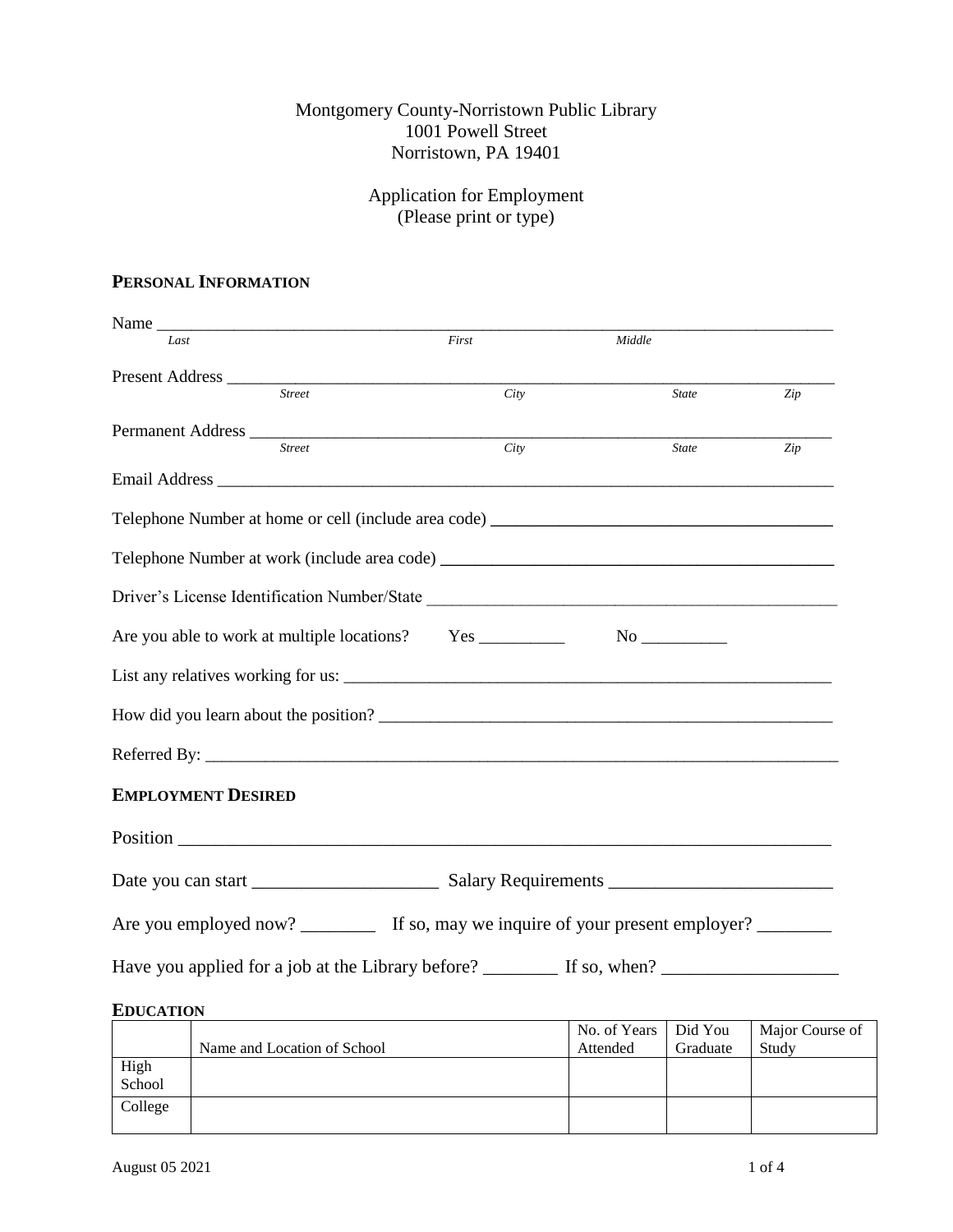|          |                             | No. of Years | Did You  | Major Course of |
|----------|-----------------------------|--------------|----------|-----------------|
|          | Name and Location of School | Attended     | Graduate | Study           |
| Other    |                             |              |          |                 |
|          |                             |              |          |                 |
| Graduate |                             |              |          |                 |
| School   |                             |              |          |                 |

Please describe additional skills, training, or abilities you would like to have considered when evaluating 

Do you have any of the following certificates issued by the Pennsylvania Department of Education? If yes, include the certificate number.

| Library assistant?         | r es |
|----------------------------|------|
| Provisional librarian? No  |      |
| Professional librarian? No |      |

**EMPLOYMENT HISTORY** (List below last three employers, starting with the most current employer.)

| From:<br>Rate of Pay<br>Start:<br>Finish:                                                                                                                                                                                               | Reason for<br>leaving                                                                                                                                                                                                                        |
|-----------------------------------------------------------------------------------------------------------------------------------------------------------------------------------------------------------------------------------------|----------------------------------------------------------------------------------------------------------------------------------------------------------------------------------------------------------------------------------------------|
| From:<br>To:                                                                                                                                                                                                                            |                                                                                                                                                                                                                                              |
| Rate of Pay<br>Start:<br>Finish:                                                                                                                                                                                                        | Reason for<br>leaving the contract of the contract of the contract of the contract of the contract of the contract of the contract of the contract of the contract of the contract of the contract of the contract of the contract of the co |
| From:<br>To: the contract of the contract of the contract of the contract of the contract of the contract of the contract of the contract of the contract of the contract of the contract of the contract of the contract of the contra |                                                                                                                                                                                                                                              |
| Rate of Pay<br>Start:<br>Finish:                                                                                                                                                                                                        | Reason for<br>leaving the contract of the contract of the contract of the contract of the contract of the contract of the contract of the contract of the contract of the contract of the contract of the contract of the contract of the co |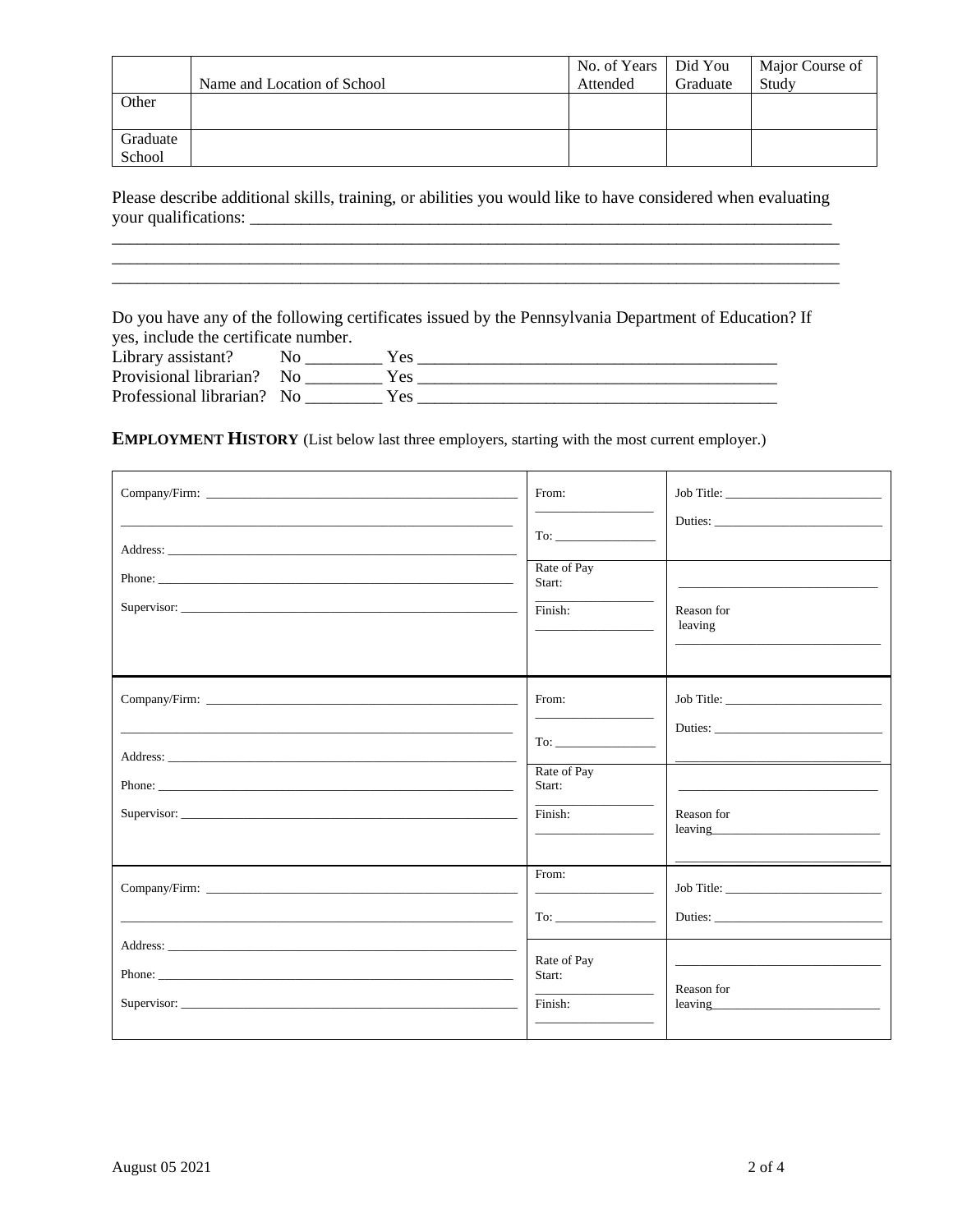**REFERENCES** (List below the names, contact information and relative details for three supervisors from previous employment. Other references may be requested.)

| Name           | Address | Daytime<br>Phone | Occupation | Years<br>Acquainted |
|----------------|---------|------------------|------------|---------------------|
| $\mathbf{1}$   |         |                  |            |                     |
|                |         |                  |            |                     |
| $\overline{2}$ |         |                  |            |                     |
|                |         |                  |            |                     |
| $\mathfrak{Z}$ |         |                  |            |                     |
|                |         |                  |            |                     |
|                |         |                  |            |                     |
|                |         |                  |            |                     |

| 1. Were you provided a job description?                            | Yes | No |  |
|--------------------------------------------------------------------|-----|----|--|
| If yes, complete questions 2 and 3. If no, skip questions 2 and 3. |     |    |  |

2. Are you able, without accommodation, to perform all of the essential functions of the job for which you are applying? Yes No are applying? Yes  $\_\_\_\_\_\_\_\_\_\_\_\_\_\_\_\_$ If yes, skip question  $\overline{3}$ . If no, complete question 3.

3. Are you able, with accommodation, to perform all of the essential functions of the job for which you are applying?

\_\_\_\_\_\_\_\_\_\_\_\_\_\_\_\_\_\_\_\_\_\_\_\_\_\_\_\_\_\_\_\_\_\_\_\_\_\_\_\_\_\_\_\_\_\_\_\_\_\_\_\_\_\_\_\_\_\_\_\_\_\_\_\_\_\_\_\_\_\_\_\_\_\_\_\_\_\_\_\_\_\_\_\_\_

\_\_\_\_\_\_\_\_\_\_\_\_\_\_\_\_\_\_\_\_\_\_\_\_\_\_\_\_\_\_\_\_\_\_\_\_\_\_\_\_\_\_\_\_\_\_\_\_\_\_\_\_\_\_\_\_\_\_\_\_\_\_\_\_\_\_\_\_\_\_\_\_\_\_\_\_\_\_\_\_\_\_\_\_\_ \_\_\_\_\_\_\_\_\_\_\_\_\_\_\_\_\_\_\_\_\_\_\_\_\_\_\_\_\_\_\_\_\_\_\_\_\_\_\_\_\_\_\_\_\_\_\_\_\_\_\_\_\_\_\_\_\_\_\_\_\_\_\_\_\_\_\_\_\_\_\_\_\_\_\_\_\_\_\_\_\_\_\_\_\_

Yes \_\_\_\_\_\_\_\_\_\_ Please describe any accommodation that you need: \_\_\_\_\_\_\_\_\_\_\_\_\_\_\_\_\_\_\_\_\_\_\_\_\_\_\_\_\_

No\_\_\_\_\_\_\_\_\_\_ Please describe any functions of the job for which you are applying that you cannot perform with or without accommodation: \_\_\_\_\_\_\_\_\_\_\_\_\_\_\_\_\_\_\_\_\_\_\_\_\_\_\_\_\_\_\_\_\_\_\_\_\_\_\_\_\_\_\_\_\_\_\_\_\_\_\_

## **U.S. MILITARY SERVICE**

| <b>OTHER</b>                                     |  |                                                                                                                                                                                                                  |
|--------------------------------------------------|--|------------------------------------------------------------------------------------------------------------------------------------------------------------------------------------------------------------------|
| Are you a United States citizen? Yes ___________ |  | If not, are you authorized to work in the United States, and do you understand that under the Immigration<br>Reform and Control Act of 1986, upon hire, you will be required to provide documents verifying your |